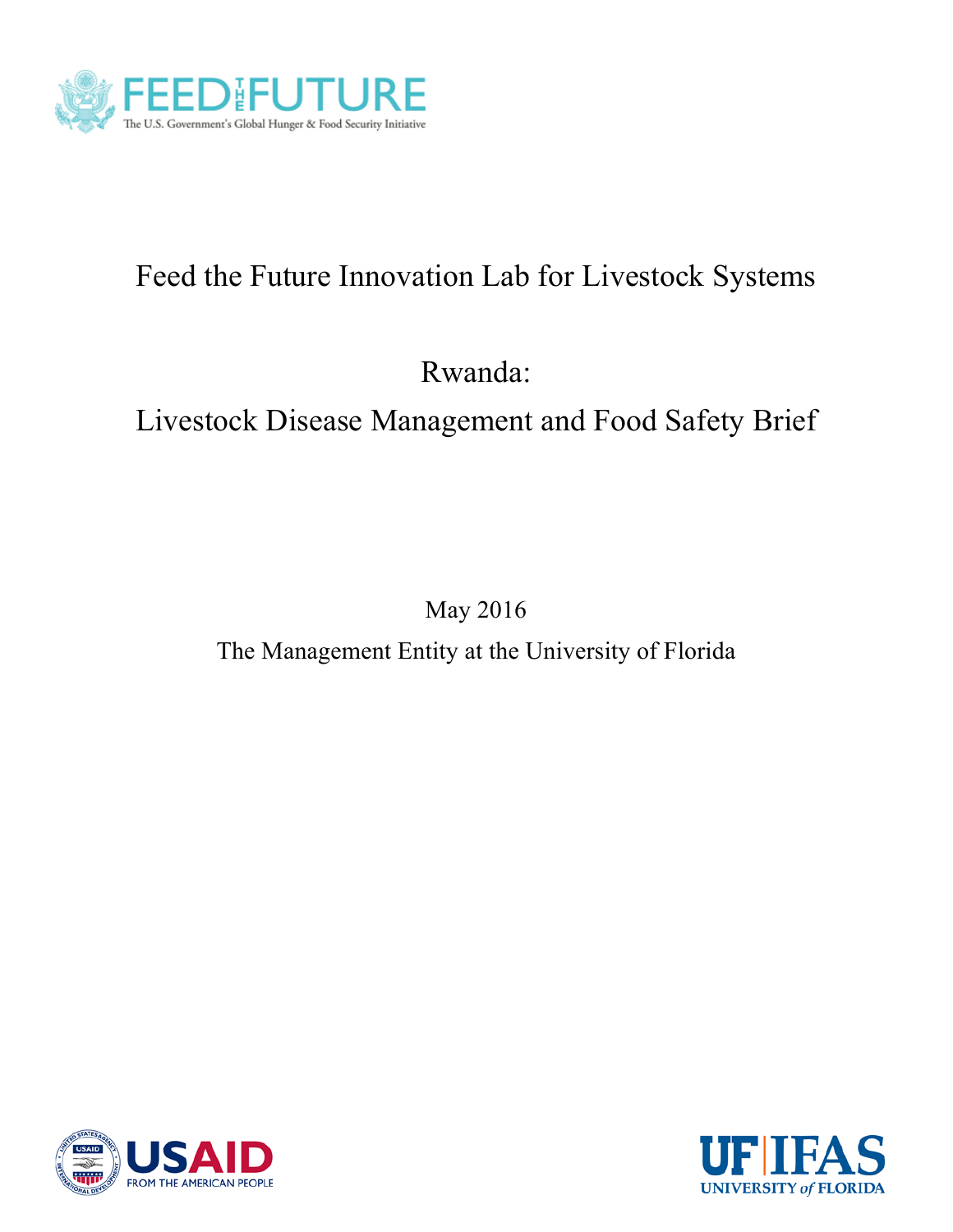#### **Acknowledgement**

The Livestock Disease Management and Food Safety Brief was prepared by Ashenafi Feyisa Beyi, graduate student, under the supervision of Dr. Arie Hendrik Havelaar, Department of Animal Science, and Dr. Jorge Hernandez, Department of Large Animal Clinical Sciences.

This Brief is a work in progress. It will be updated with additional information collected in the future.

This Brief is made possible with the generous support of the American people through the United States Agency for International Development (USAID) under the Feed the Future Initiative. The contents in this brief are the responsibility of the University of Florida and do not necessarily reflect the views of USAID or the United States Government, and its partners in Feed the Future countries.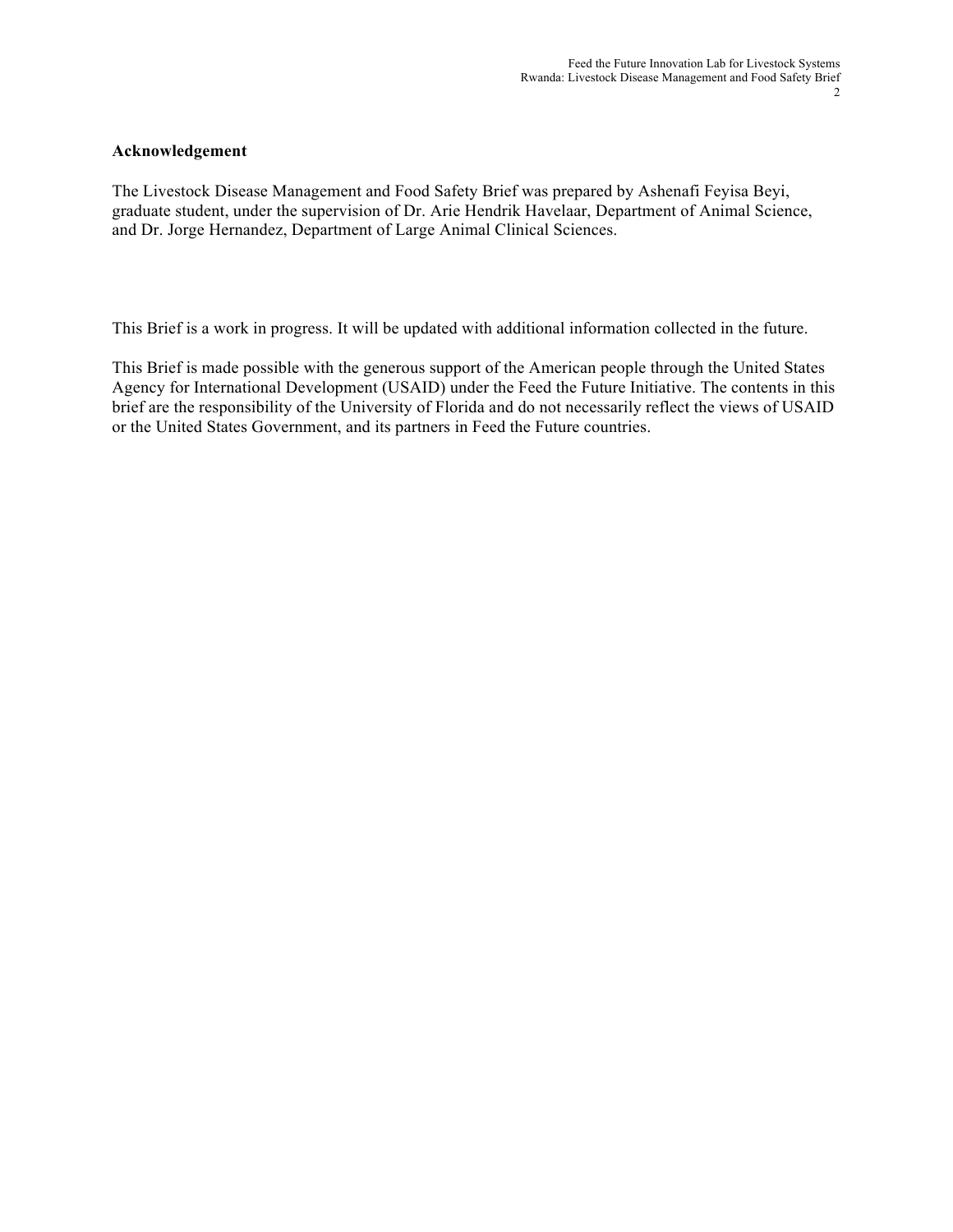## **1. Introduction**

In Rwanda, livestock plays a crucial role in rural and national economies and contributes 8.8% to the national gross domestic product (Karenzi et al., 2013). During the war of 1994, Rwanda lost 90% of its national cattle herd (Bazarusanga, 2008). In subsequent years, however, the livestock population has gradually increased and the proportion of Rwandan households keeping cattle has risen (34.4% in 2005/2006, 47.3% in 2010/2011, and 50.4% in 2013/2014; SYB, 2015). MINAGRI (2013) considers the cattle (especially dairy) subsector as an important part of Rwandan agriculture and livestock, and a pathway out of poverty. Because of Government of Rwanda's (GoR) prioritization on cattle, the focus of this brief is on cattle subsector.

Livestock diseases are significant challenges to the cattle subsector in Rwanda. East Coast Fever (ECF), anaplasmosis, babesiosis, trypanosomiasis, anthrax, brucellosis, tuberculosis, foot and mouth disease (FMD), contagious bovine pleuropneumonia (CBPP), and parasites are common. The losses due to diseases account for 25% of the value of cattle production (Juvenal and Edward, 2010). A 2007 survey of three districts of Eastern Province, which has about 40% of the Rwanda's cattle population, identified the following animal health problems: dystocia (37%), retained placenta (33%), tick-borne diseases (27.6%), gastrointestinal parasites (18.4%), abortion (13%), blackleg and anthrax (9.0%), FMD (8.3%), trypanosomiasis (8.2%), and lumpy skin disease (7.9%) (Chatikobo et al., 2009). In the following sections, major diseases of cattle in Rwanda are briefly described, with emphasis on dairy cows, foodborne disease burden, and zoonoses.

## **2. Major Cattle Diseases**

## **Disease Prevalence and Variation by Region and System**

- **East Coast Fever (ECF) and other tick-borne diseases** ECF is an endemic tick-borne cattle disease in Rwanda. The existence of four *Theileria* blood parasite species (*T. parva*, *T. mutans*, *T. taurotragi,* and *T. velifera*) was reported in 97 (36.7%) of 264 samples examined in the country. The prevalence of infection due to *T. parva* was 25.3% (66/264) (Bazarusanga et al., 2007b). The prevalence of *T. parva* infection was significantly higher in the highland agro-ecological zone than the lowland zone, in contrast to the distribution of its tick vector, *Rhipicephalus appendiculatus*  (Bazarusanga et al., 2007a). In a previous experiment conducted in the country, 23 of 72 Ankole cattle (32%) infected by *T. parva* died, while 21 of 33 crossbred cows died (64%), indicating higher susceptibility of crossbred cows to *Theileria* infection than the Ankole breed (Paling et al., 1991). ECF also has been noted as a challenge to the breed improvement program of the Rwandan government to increase milk production and alleviate poverty (Bazarusanga, 2008). Other tick-borne diseases are also present in Rwanda. A survey conducted in Bugesera district, Eastern Province, showed that the incidence of bovine carriers of *Theileria parva, Babesia* spp., and *Anaplasma* spp. based on blood smears were 24%, 0.04%, and 0.04%, respectively (Kabagambe et al., 1988). Between 2005 and 2009, anaplasmosis killed 12 of the 540 cows that were distributed to farmers in Kayonza and Rwamagana districts, Eastern Province (Mutandwa and Ngendabanga, 2015).
- **Bovine Tuberculosis (BTB)** A survey conducted in Bugesera district showed that the prevalence of BTB in cattle was 11% based on the tuberculin test (Kabagambe et al., 1988). In Kigali abattoir, 16,753 cattle were examined, and 148 of them had typical BTB lesions, a prevalence of 0.9%. *Mycobacterium bovis* also was isolated from 21 of 36 tissue samples by conventional bacteriological procedures (Habarugira et al., 2014).
- **Brucellosis** Serum samples were collected from 998 cattle from 205 herds in Nyagatare district, Eastern Province; 62 herds (30.2%) and 99 animals (9.9%) were positive to Rose Bengal Plate test (RBPT) for brucellosis (Chatikobo et al., 2008). Earlier high incidences of dystocia, retained placenta,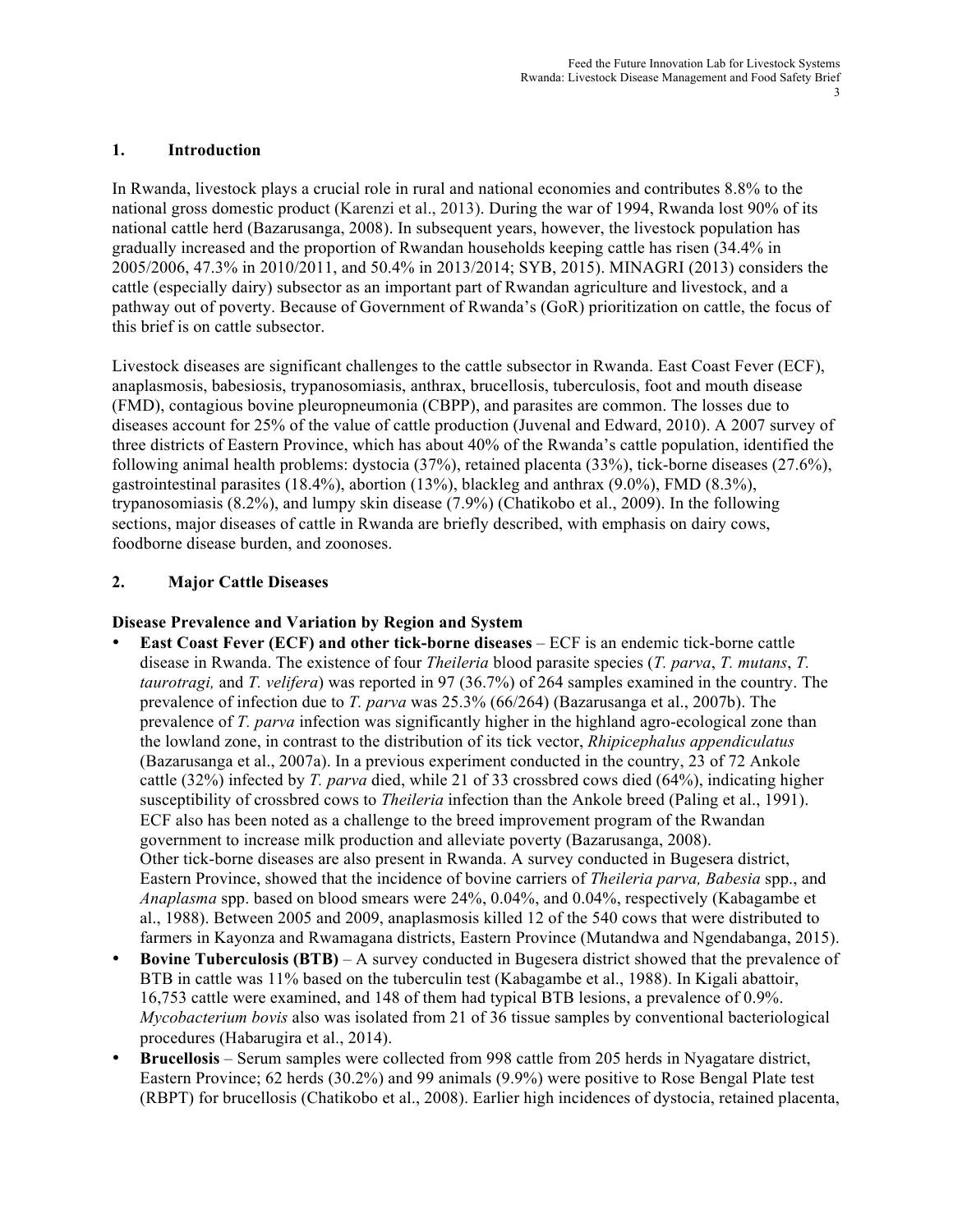and abortion were observed in this district (Chatikobo et al., 2009). In another study, animal level brucellosis prevalence rates of 2.03% using RBPT and 1.7% using C-ELISA were reported from three districts around Kigali city (Manishimwe et al., 2015). Similarly, 7.4% and 8.3% within-herd prevalence rates were documented in two farms in Huye district, Southern Province (Rujeni and Mbanzamihigo, 2014). However, records of animals coming for insemination (natural and artificial) to the Kabutare Veterinary School's farm between 2002 and 2006 showed a declining trend of the prevalence of brucellosis from 9.6% to 4.6% in Huye district, Southern Province, (Rujeni and Mbanzamihigo, 2014).

- **Contagious Bovine Pleuropneumonia (CBPP)** CBPP is an endemic cattle disease in Rwanda (Amanfu, 2009). In February 2010, there was an outbreak of a respiratory disease suspected to be CBPP in Eastern Province. Of the 81 cattle sampled, 53 (65.4%) tested positive for CBPP by ELISA assay (Enyaru et al., 2012).
- **Foot and Mouth Disease (FMD)** Sporadic outbreaks of FMD occur in Rwanda. Tanzania and/or Uganda are suspected to be the sources of the infection due to cross-border animal movement (APHIS, 2006). FMD outbreaks were reported in Kayonza and Gatsibo districts of Eastern Province in November 2012 (euFMD, 2012).
- **Lumpy Skin Disease (LSD)** No published data for Rwanda.
- **Mastitis** Based on a study conducted in Nyagatare district, which is the largest dairy district in the country, the prevalence of subclinical mastitis at farm level was 51.8% (Iraguha et al., 2015). Prevalence was found to be associated with breed and husbandry systems: 74.3% in pure exotic breeds, 51.8% in crossbred animals, and 36.0% in the local Ankole cows, 34.1% in semi-intensive and 65.5% in extensive (open grazing) systems. The authors isolated the causative agents, of which 87.5% were coliforms, indicating a poor management system. Another study in Nyabihu and Musanze districts of Rwanda documented that mastitis reduced the lactation period from 305 days to 245 days, and resulted in financial losses of RWF 23,800 (US\$31.46 based on the exchange rate of May 2016, RWF756.52=US\$1) per cow per year per lactation from discarded milk, of RWF19,950 (US\$26.37 per above rate) for increased preventive veterinary services, and RWF9,600 (US\$12.69 per above) for treatment (Mwabonimana et al., 2015). The Government of Rwanda (GoR) has developed a mastitis control and prevention plan for 2015 to 2020 (http://rab.gov.rw/about-rab/news).
- **Internal parasites**  A survey conducted in 1986 showed that *Coccidia* (19%), *Oesophagostomum* (15%), *Paramphistomum* (15%), *Haemonchus* (19%), and *Moniezia* (3%) are common in livestock in Rwanda (Kabagambe et al., 1988). More recently, based on an abattoir survey of 1,470 randomly sampled slaughtered animals, a 4.6% prevalence of bovine dictyocaulosis was reported, with significantly higher prevalence rates in animals that originated from highland areas compared to lowland agro-ecologies and in younger rather than adult cattle (Juvenal et al., 2010).
- **External Parasites** Ticks are abundant in all agro-ecologies of Rwanda (Juvenal and Edward, 2010). The presence of six species of the tick genus *Ixodes* was reported across the country with *Rhipicephalus appendiculatus*, the main vector for ECF, as the most abundant (91.8%), followed by *Boophilus decoloratus* (6.1%), *Amblyomma variegatum* (1.2%), *R. evertsi evertsi* (0.46%), *R. compositus* (0.31%), and *I. cavipalpus* (0.08%) (Bazarusanga et al., 2007a). Ticks are more prevalent in the lowland agro-ecological zone compared to the highland zone (Bazarusanga et al., 2007a, Juvenal and Edward, 2010).
- Other diseases that occur in Rwanda are Trypanosomiasis, Anthrax and Blackleg.

## **Animal disease trends**

Mutimura (2016) noted that control methods, including vaccination and restrictions on movement of cattle, have reduced outbreaks of FMD and blackleg during the past few years. Additionally, Rwanda has a zero tolerance program for brucellosis, and all imported ruminants are initially tested for reactors. Animals testing positive are not allowed into the country, and calves are vaccinated against brucellosis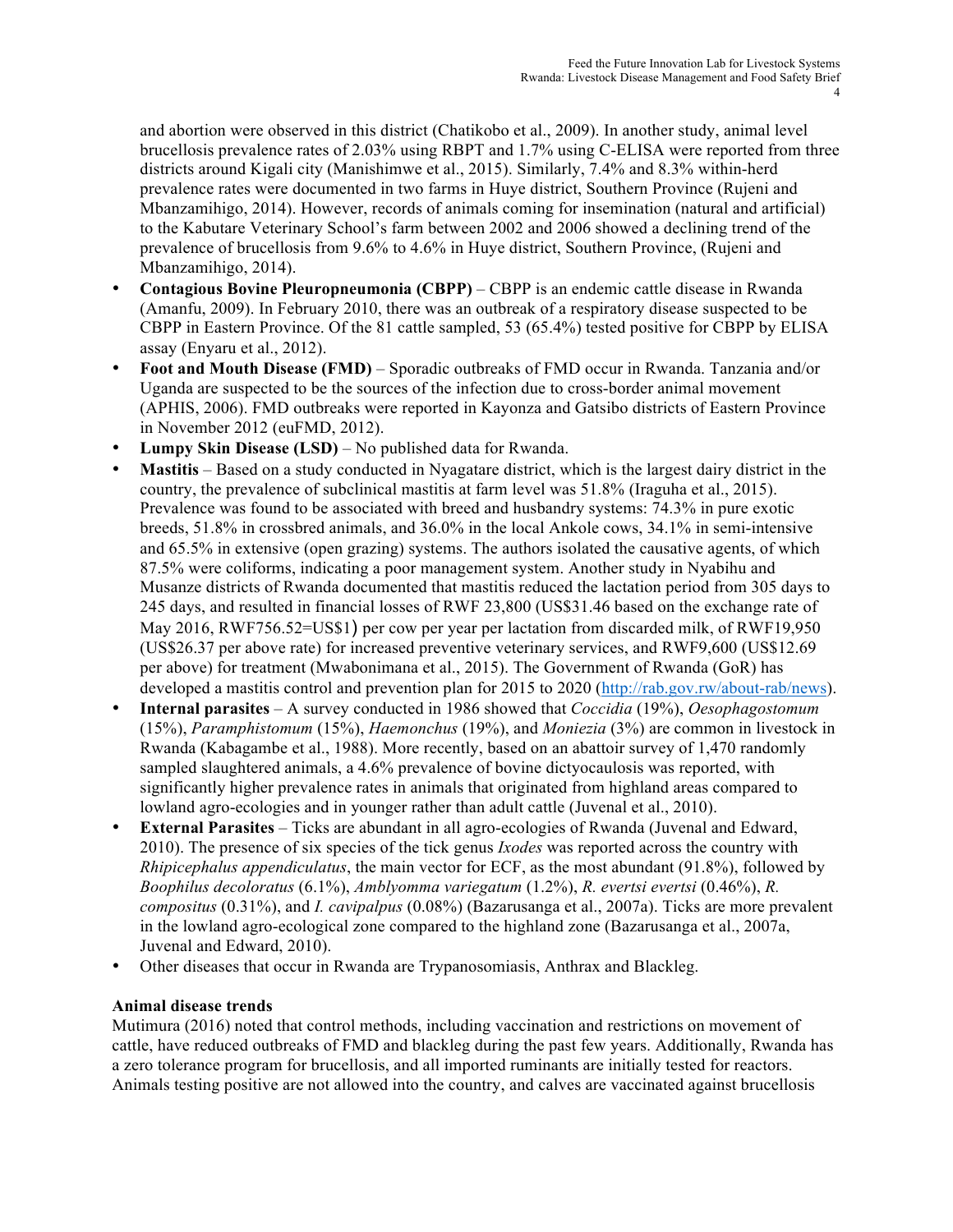using RB51. On the other hand, the number of LSD cases has been increasing in recent years. Mutimura (2016) also indicated that there is still a challenge for the tick-borne diseases (ECF and anaplasmosis).

#### **Documented impacts**

In Rwanda, outbreaks of diseases disrupt trade of livestock and livestock products due to the movement restrictions imposed by the government until an outbreak is contained. In 2008, LSD, FMD, and anthrax outbreaks resulted in a 15% reduction of milk production compared to 2007; the milk production loss was estimated at US\$10 million. The estimated value of destroyed, slaughtered, and dead cattle was US\$163,000 (Giertz et al., 2015). Livestock disease statistics for 2002 to 2012 are shown in Table 1.

| Table 1. Average Number of Livestock Disease Outbreaks, Susceptible Animals, Deaths, and Destroyed |  |  |  |
|----------------------------------------------------------------------------------------------------|--|--|--|
| and Slaughtered Animals in Rwanda, 2002 to 2012                                                    |  |  |  |

|                      | FMD     | <b>CBPP</b> | <b>LSD</b>               | Anthrax | Total     |  |
|----------------------|---------|-------------|--------------------------|---------|-----------|--|
| <b>New Outbreaks</b> | 48      | 12          | 123                      | 160     | 343       |  |
| Susceptible          | 266,429 | 351,219     | 730,195                  | 929,906 | 2,277,749 |  |
| <b>Cases</b>         | 758     | 1,706       | 2,434                    | 2,097   | 6,995     |  |
| <b>Deaths</b>        | 93      | 97          | -81                      | 362     | 633       |  |
| <b>Destroyed</b>     | 262     | 27          | 91                       | 122     | 502       |  |
| Slaughtered          | 68      |             | $\overline{\phantom{0}}$ | 106     | 174       |  |

Source: OIE 2014 cited in Giertz et al. (2015)

## **Factors impacting incidence of diseases**

- **Cross-border animal movement**  The increased incidences of some livestock diseases are attributed to the movement of cattle across the borders with Uganda, Tanzania, and the Democratic Republic of Congo (Giertz et al., 2015, APHIS, 2006). Diseases such FMD are endemic in neighboring countries; lack of an integrated approach between countries to control transboundary diseases is a big challenge in the region (Bouslikhane, 2015; FAO, 2001).
- **Breed-improvement program** Improved breeds of dairy cows are distributed to resource-poor households through the Girinka program. However, these cows with exotic bloodlines are more susceptible to endemic diseases such as tick borne diseases (ECF and Anaplasmosis) than local cows (Bazarusanga, 2008).
- **Other factors** Ticks are a predominant vector of disease in livestock, and ticks are increasingly becoming resistant to acaricides. Other diseases are becoming more prevalent for various reasons: for example, reduction of stringent control measures, such as bi-annual vaccinations, has resulted in an increase in LSD; inadequate knowledge of mastitis means more cases; and FMD transmission is increased by cross border movement of animals (Mutimura, 2016).

## **3. Food-borne Disease Burden and Zoonoses**

In 2014, diarrhea accounted 20% (103,044 cases) of the causes of morbidity of children under five years of age in Rwanda (SYB, 2015). In the same year, intestinal parasites, gastro-intestinal disease, and diarrhea accounted for 8%, 5%, and 3%, respectively, of the 8,112,766 outpatients diseases in Rwandan health centers. Additionally, HIV/AIDS opportunistic infections and diarrhea ranked fifth and ninth, respectively, as causes of death in 2014 with respective deaths of 570 and 259 people (SYB, 2015). Following are brief descriptions of major food-borne and zoonotic diseases in Rwanda:

• **Internal parasites** – A study of 583 children under five years of age in Southern Province of Rwanda revealed a high prevalence of internal parasites, and the major identified etiological agents were *Giardia duodenalisa* (prevalence = 60.1% by PCR and 19.8% by microscope), *Ascaris lumbricoidesa* (31.6%), *Cryptosporidium parvum* (4.9%), *Necator americanus* (2.7%), *Entamoeba histolytica* (1.1%), and *Trichuris trichiura* (1.9%) (Ignatius et al., 2012). The prevalence of soil-transmitted helminthes and *Schistosoma mansoni* among 8,313 school children across the country (10-16 years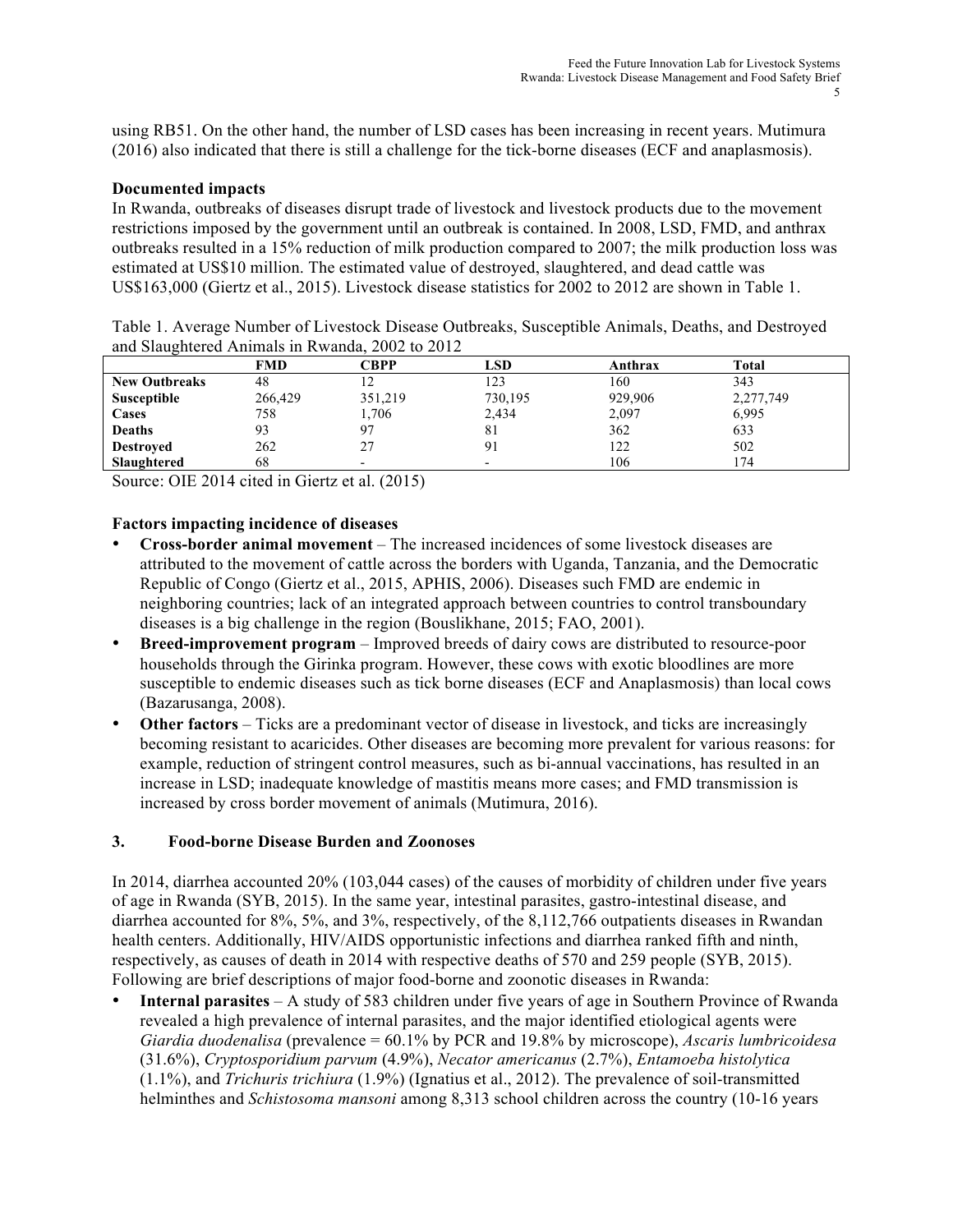old) was 65.8% and 2.7%, respectively. Six species of soil-transmitted helminthes were identified, with *Ascaris lumbricoides* (38.6%) the predominant species, followed by *Ancylostoma duodenale* (31.6%), and *Trichuris trichiura* (27%) (Mupfasoni et al., 2009). Five years after the implementation of a nationwide soil-transmitted helminthes control program, the prevalence of soil-transmitted helminth infection in Southern Province dropped to 38% in rural and 13% in urban schoolchildren (Staudacher et al., 2014). On the other hand, a cross sectional study was conducted on 109 students attending a medical clinic in Kigali Institute of Education in 2010: the prevalence of *Entamoeba histolytica* was 54.5%, *Trichomonas intestinalis* and *Ascaris lumbricoides* were 20.0%, *Giardia duodenalis* was 3.6%, and *Ancylostoma duodenale* was 1.8% (Emile et al., 2013).

- **Milk-borne pathogens** In Rwanda, milk and dairy products, particularly dairy products that are sold through informal markets, are known to have safety and quality problems. In a study of 330 milk samples collected from farms, milk collection centers, milk processing plants, and milk shops, *Staphylococcus aureus* and *Salmonella* were isolated from 175 (53.0%) and 25 (7.6%) samples, respectively, with the highest isolation rate from cheese samples originating from milk shops (Kamana et al., 2014). *Listeria monocytogenes*, however, was not detected in any of the samples. Absence of refrigeration and lack of temperature monitoring were found to be prevailing safety issues in Rwanda's milk chain.
- *Salmonella* Reporting on the more serious nontyphoidal *Salmonella* is lacking in Rwanda. Typhoidal *Salmonella enterica* serotype Typhi and *Shigella* species were identified from 91 and 10 stool and/or blood samples, respectively, collected from 220 patients (Gatabazi, 2013).
- **Cysticercosis** This disease caused by tapeworms is endemic in Rwanda (Zoli et al., 2003). Cysts of bovine cysticercosis were detected in 9 of 291 cattle slaughtered in the Nyagatare abattoir, Eastern Province (Nzeyimana et al., 2015). National data are lacking on bovine cysticercosis in humans, but a serosurvey conducted in Southern Province showed that 21.8% of epileptics and 4% of people in a control group were positive to neurocysticercosis, which is caused by infection of the central nervous system with *Taenia solium* (Rottbeck et al., 2013).
- **Toxoplasmosis** Women attending antenatal care in four health centers in Kigali city were screened for presence of antibodies against *Toxoplasma gondii* using the ELISA test; 12.2% of the 384 pregnant women tested positive (Esperance, 2014). In this study, drinking untreated water and eating undercooked meat were found to be significantly associated with seropositivity. A previous study conducted in two rural communities of Ngenda and Nyarutovu (Bugesera District, Eastern Province) showed that 50% of the adults in both communities had antibodies to *T. gondii* as detected by direct agglutination technique (Gascon et al., 1989). Published data on toxoplasmosis in animals could not be found.
- **Brucellosis** A seroprevalence study was conducted on 60 women presenting with aborted and stillborn fetuses of unknown cause in two hospitals of Huye district, Southern Province. *Brucella* antibodies were detected in blood samples taken from 15 of the women (25%) using RBPT. Milk consumption and contact with livestock were identified as risk factors (Rujeni and Mbanzamihigo, 2014). In rural households, consumption of unpasteurized milk and undercooked or fresh meat is common (Chatikobo et al., 2008).

## **Disease burden by region, gender, age, and ethnic group**

Although diarrhea has decreased by 70% (from second to fifth as a cause of premature death) from 1990 to 2010, it is still one of the leading causes of premature death in Rwanda, with 218,000 years of life lost in 2010 (GBD, 2010). There is lack of literature on the distribution of food-borne diseases and zoonoses by region, gender, age, and ethnic group in the country. Generally, children, the elderly, and immunocompromised people are highly susceptible to food-borne diseases (Lund, 2015). In 2014, Rwanda had about 210,000 (190,000 to 230,000) patients living with HIV who are at higher risk of secondary infections from food-borne diseases

(http://www.unaids.org/en/regionscountries/countries/rwanda).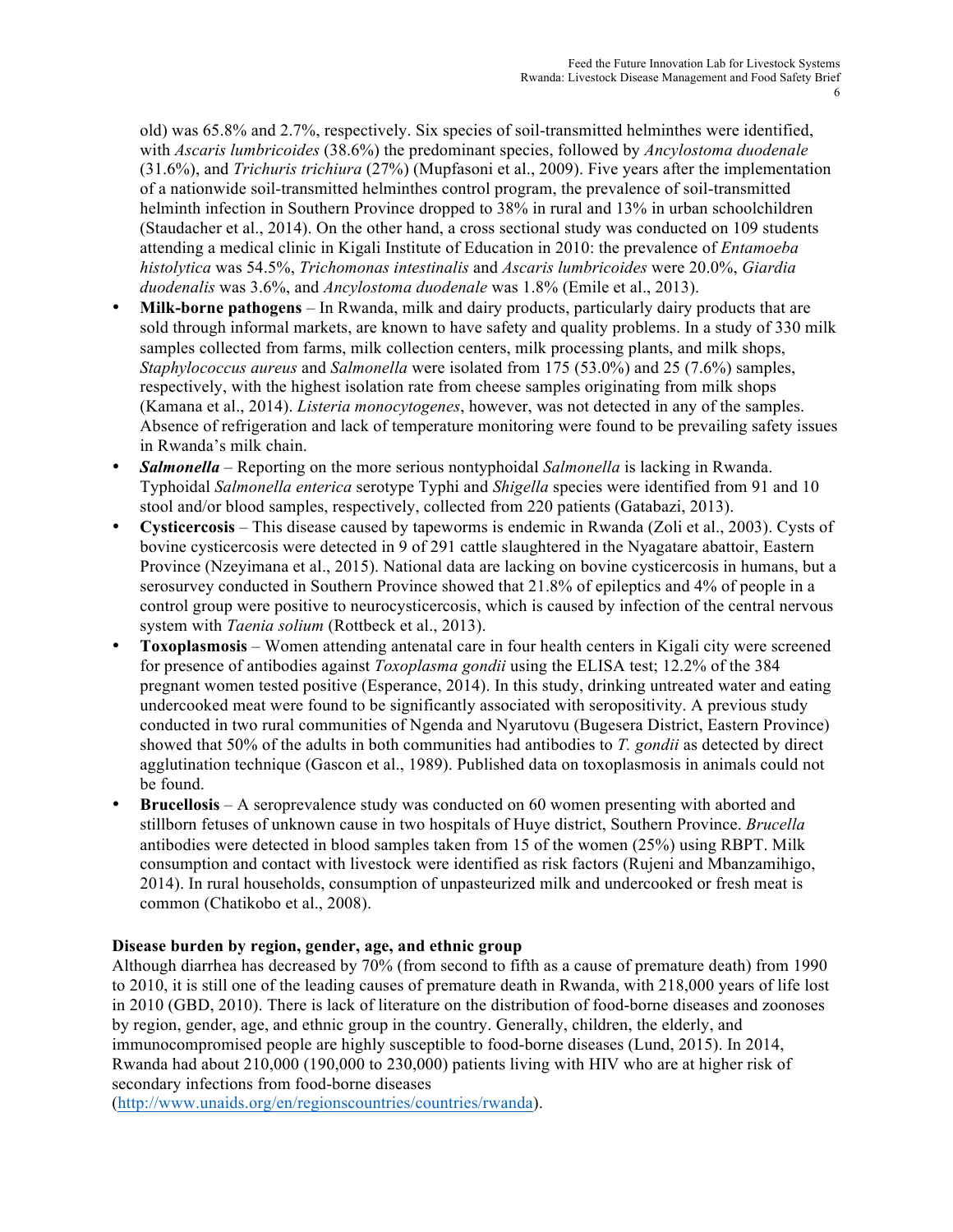Based on the report of WHO's Foodborne Disease Burden Epidemiology Reference Group (FERG) on global burden of foodborne diseases, Rwanda was categorized in Africa Subregion E, a subregion that had the second highest food-borne disease burden in the world in 2010 (Havelaar et al., 2015). In this subregion, diarrheal disease agents, such as *Norovirus*, *Campylobacter* spp., *E. coli*, *Salmonella* spp., and *Cryptosporidium* spp. contributed to the major proportion of the food-borne disease and disabilityadjusted-life-years (DALYs; as indicated in Table 2).

| <b>Causes of</b><br>Foodborne<br><b>Diseases</b> | <b>DALYS</b><br>$(95\% \text{ UI})$ | <b>Causes of Foodborne</b><br><b>Diseases</b> | <b>DALYS</b><br>$(95\% \text{ UI})$ | <b>Causes of</b><br>Foodborne<br><b>Diseases</b> | <b>DALYS</b><br>$(95\%$ UI)          |  |  |
|--------------------------------------------------|-------------------------------------|-----------------------------------------------|-------------------------------------|--------------------------------------------------|--------------------------------------|--|--|
| Diarrheal disease<br>agents                      | 824<br>$(447-1,326)$                | Invasive infectious<br>disease agents         | 147<br>$(55-343)$                   | Helminths                                        | 184<br>$(141-240)$                   |  |  |
| Viruses                                          | 76<br>$(0-225)$                     | Viruses                                       |                                     | Cestoda                                          | 178<br>$(136-235)$                   |  |  |
| <b>Norovirus</b>                                 | 76<br>$(0-225)$                     | Hepatitis A virus                             | 18<br>$(3-55)$                      | Echinococcus<br>granulosis                       | 0.8<br>$(0.2-16)$                    |  |  |
| Bacteria                                         | 712<br>$(393-1,160)$                | Bacteria                                      | 104<br>$(40-277)$                   | Echinococcus<br>multilocularis                   | $\Omega$<br>$(0-0)$                  |  |  |
| Campylobacter spp.                               | 70<br>$(33-177)$                    | Brucella spp.                                 | 0.3<br>$(0.007-18)$                 | Taenia solium                                    | 176<br>$(134 - 229)$                 |  |  |
| Enteropathogenic<br>Escherichia coli             | 138<br>$(6-327)$                    | Listeria<br>monocytogenes                     | $(0-21)$                            | Nematoda                                         | 5<br>$(1-11)$                        |  |  |
| Enterotoxigenic<br>Escherichia coli              | 105<br>$(17-240)$                   | Mycobacterium bovis                           | 34<br>$(21-48)$                     | Ascaris spp.                                     | $\overline{\phantom{0}}$<br>$(1-11)$ |  |  |
| Shiga toxin-<br>producing<br>Escherichia coli    | 0.08<br>$(0.02 - 0.2)$              | Salmonella Paratyphi<br>$\overline{A}$        | 12<br>$(0-43)$                      | Trichinella spp.                                 | 0.001<br>$(0-0.002)$                 |  |  |
| Non-typhoid<br>Salmonella enterica               | 193<br>$(44-336)$                   | Salmonella Typhi                              | 52<br>$(0-187)$                     | Trematoda                                        | 0.02<br>$(0.008 - 0.07)$             |  |  |
| Vibrio cholera                                   | 143<br>$(4-383)$                    | Protozoa                                      | 20<br>$(9-37)$                      | Clonorchis sinensis                              | $\Omega$<br>$(0-0)$                  |  |  |
| Protozoa                                         | 21<br>$(5-66)$                      | Toxoplasma gondii                             | 20<br>$(9-37)$                      | Fasciola spp.                                    | 0.01<br>$(0.005 - 0.04)$             |  |  |
| Cryptosporidium<br>spp.                          | 12<br>$(0-45)$                      | Chemicals and toxins                          | $\overline{7}$<br>$(3-21)$          | Intestinal fluke                                 | $\Omega$<br>$(0-0)$                  |  |  |
| Entamoeba<br>histolytica                         | 5<br>$(0-41)$                       | Aflatoxin                                     | $\mathbf{3}$<br>$(1-8)$             | Opisthorchis spp.                                | $\Omega$<br>$(0-0)$                  |  |  |
| Giardia spp.                                     | 0.7<br>$(0-3)$                      | Cassava cyanide                               | $(0.3-9)$                           | Paragonimus spp.                                 | 0.008<br>$(0.002 - 0.02)$            |  |  |
|                                                  |                                     | <b>Dioxins</b>                                | 0.2<br>$(0.09-9)$                   |                                                  |                                      |  |  |
| <b>Total DALYs</b><br>$(726-1,764)$<br>1.179     |                                     |                                               |                                     |                                                  |                                      |  |  |

Table 2. 2010 Median Rates of Disability Adjusted Life Years (DALYs) per 100,000 Population Due To Foodborne Diseases for Africa Subregion E (including Rwanda), with 95% Uncertainty Intervals

Source: Havelaar et al. (2015)

## **Factors impacting disease incidence**

Published data could not be found.

## **Evidence of nutritional impact**

Published data could not be found.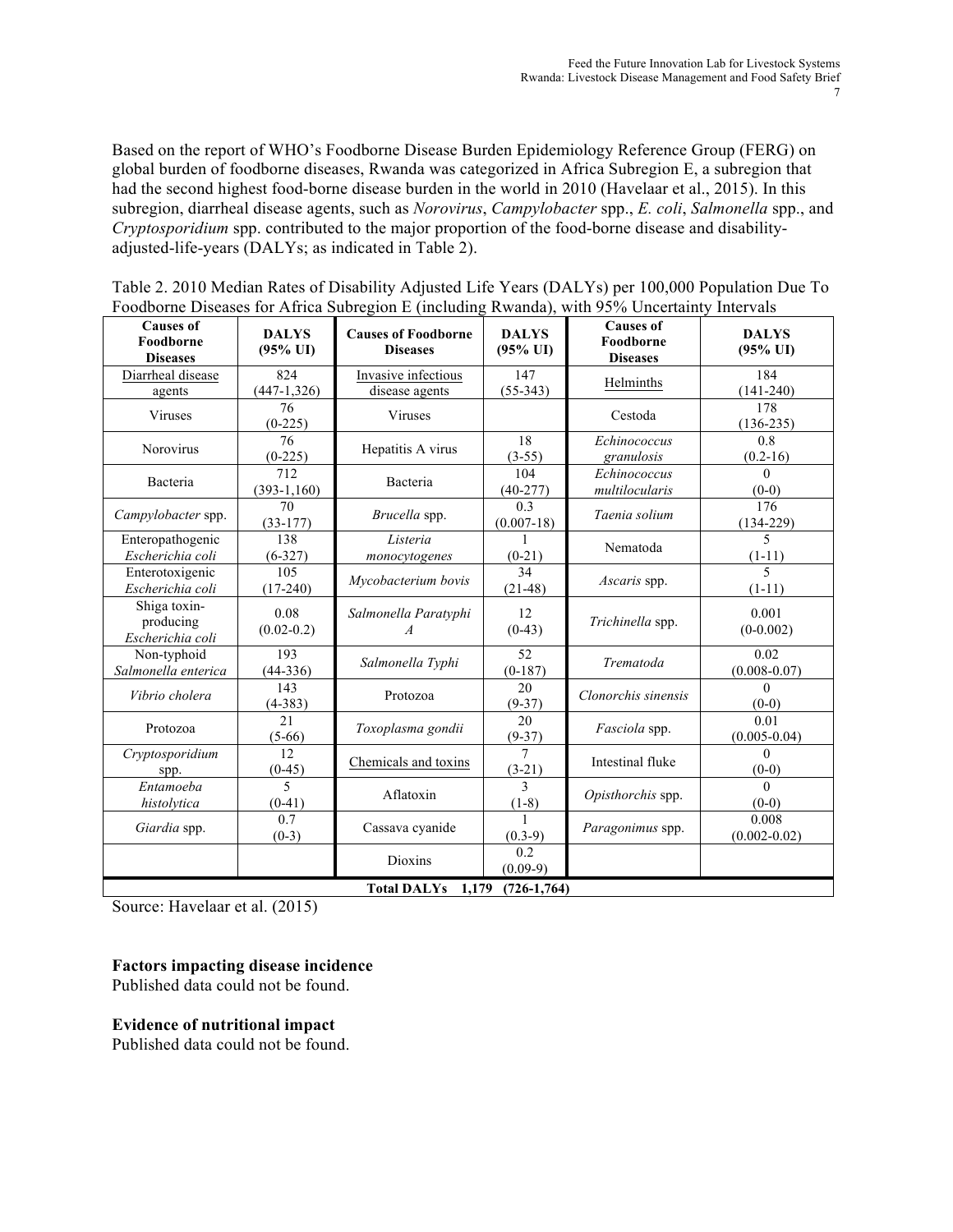## **4. Recommendations of National and International Assessments**

A veterinary services gap analysis is regularly conducted using the principles of World Organization for Health, Office International des Epizooties (OIE). The assessment areas include disease diagnostic services, capacity to carry out diseases surveillance and monitoring of disease spread across borders, and capacity to inspect animal products (Mutimura, 2016).

#### **5. Ongoing Control Programs and Impact**

Ongoing disease control programs in Rwanda include vaccination against brucellosis, blackleg, anthrax, and LSD; active surveillance for brucellosis; and passive surveillance for blackleg and LSD. In addition, the OIE progressive control pathway is implemented to control FMD (Mutimura, 2016).

#### **6. Actors and Stakeholders for Animal Health and Food-borne Diseases**

#### **Main actors in Rwandan animal health**

The main actor for animal health and food safety is the Veterinary and Laboratory Services Unit that performs monitoring of abattoirs and slaughterhouses. A Directorate of Veterinary and Animal Products Inspection has been recently created to carry out the inspection function. In addition, there is the Rwanda Agriculture and Livestock Inspection Services Directorate that works in conjunction with the Rwanda Agriculture Board in strengthening the inspection of animal products, especially those that are imported into or exported from Rwanda (Mutimura, 2016).

#### **One health platform**

One Health brings together experts from human health, animal health, and environmental health to exchange information, plan, and act together to tackle human-animal-ecosystem health problems. In Rwanda, a One Health committee has been established and a strategic plan was developed, but there is no One Health policy. The University of Rwanda is a member of the One Health for Central and Eastern Africa alliance (http://ohcea.org/). One Health activities are carried out jointly between the University of Rwanda, the GoR Ministry of Health, and One Health for Central and Eastern Africa (Mutimura, 2016).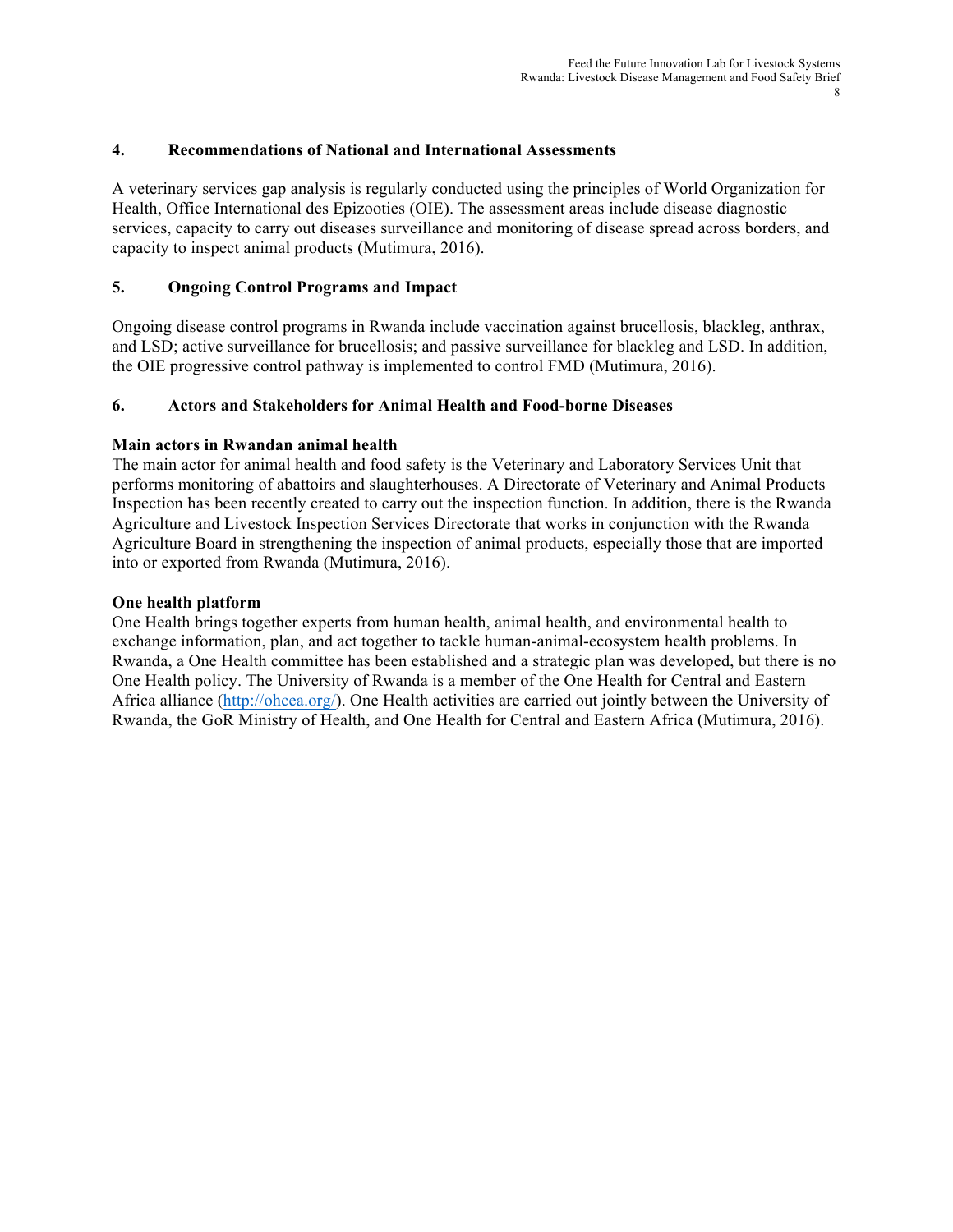## **Literature Cited**

- Amanfu, W. 2009. Contagious bovine pleuropneumonia (lungsickness) in Africa. Onderstepoort Journal of Veterinary Research. 76**:**13-17.
- APHIS 2006. Info Sheet: Summary of Selected Disease Events April June 2006. Animal and Plant Health Inspection Service (APHIS). Veterinary Services, C. F. E. A. A. H., USDA (ed.).
- Bazarusanga, T. 2008. The epidemiology of theileriosis in Rwanda and implications for the control. PhD Diss. Ghent University.
- Bazarusanga, T., Geysen, D., Vercruysse, J., snf Madder, M. 2007a. An update on the ecological distribution of Ixodid ticks infesting cattle in Rwanda: countrywide cross-sectional survey in the wet and the dry season. Experimental and Applied Acarology. 43:279-91.
- Bazarusanga, T., Vercruysse, J., Marcotty, T., and Geysen, D. 2007b. Epidemiological studies on Theileriosis and the dynamics of Theileria parva infections in Rwanda. Veterinary Parasitology. 143:214-21.
- Bouslikhane, M. 2015. Cross border movements of animals and animal products and their relevance to the epidemiology of animal diseases in Africa. Africa – OIE Regional Commission.
- Chatikobo, P., Manzi, M., Kagarama, J., Rwemarika, J. D., and Umunezero, O. 2008. The prevalence of bovine brucellosis in milking dairy herds in Nyagatare and its implications on dairy productivity and public health. The 3rd International Conference on Appropriate Technology.
- Chatikobo, P., Manzi, M., Kagarama, J., Rwemarika, J. D., and Umunezero, O. 2009. Benchmark study on husbandry factors affecting reproductive performance of smallholder dairy cows in the Eastern Province of Rwanda. Livestock Research for Rural Development. 21(6). http://www.lrrd.org/lrrd21/6/chat21083.htm
- Emile, N., Bosco, N. J., and Karine, B. 2013. Prevalence of intestinal parasitic infections and associated risk factors among Kigali Institute of Education students in Kigali, Rwanda. Tropical Biomedicine. 30:718–726.
- Enyaru, J. C. K., Biryomumaisho, S., Balyeidhusa, A. S. P., Ebong, C., Musoni, A., and Manzi, M. 2012. Comparison of competitive ELISA, PCR and loop mediated isothermal amplification of Mycoplasmal DNA in confirmatory dagnosis of an outbreak of Contagious Bovine Pleuropneumonia in Eastern Rwanda. International Journal of Animal and Veterinary Advances. 4(1):22-28.
- Esperance, M. 2014. Sero-prevalence and risk factors of *Toxoplasma gondii* infection among pregnant women attending antenatal care in Kigali, Rwanda. MSc Thesis. University of Nariobi.
- EUFMD. 2012. Global Foot and Mouth Disease Situation. European Commission for the Control of FMD. Food and Agricture Organization of the United Nations monthly report, November 2012. http://www.fao.org/fileadmin/user\_upload/eufmd/docs/FMD\_monthly\_reports/November2012\_F inal.pdf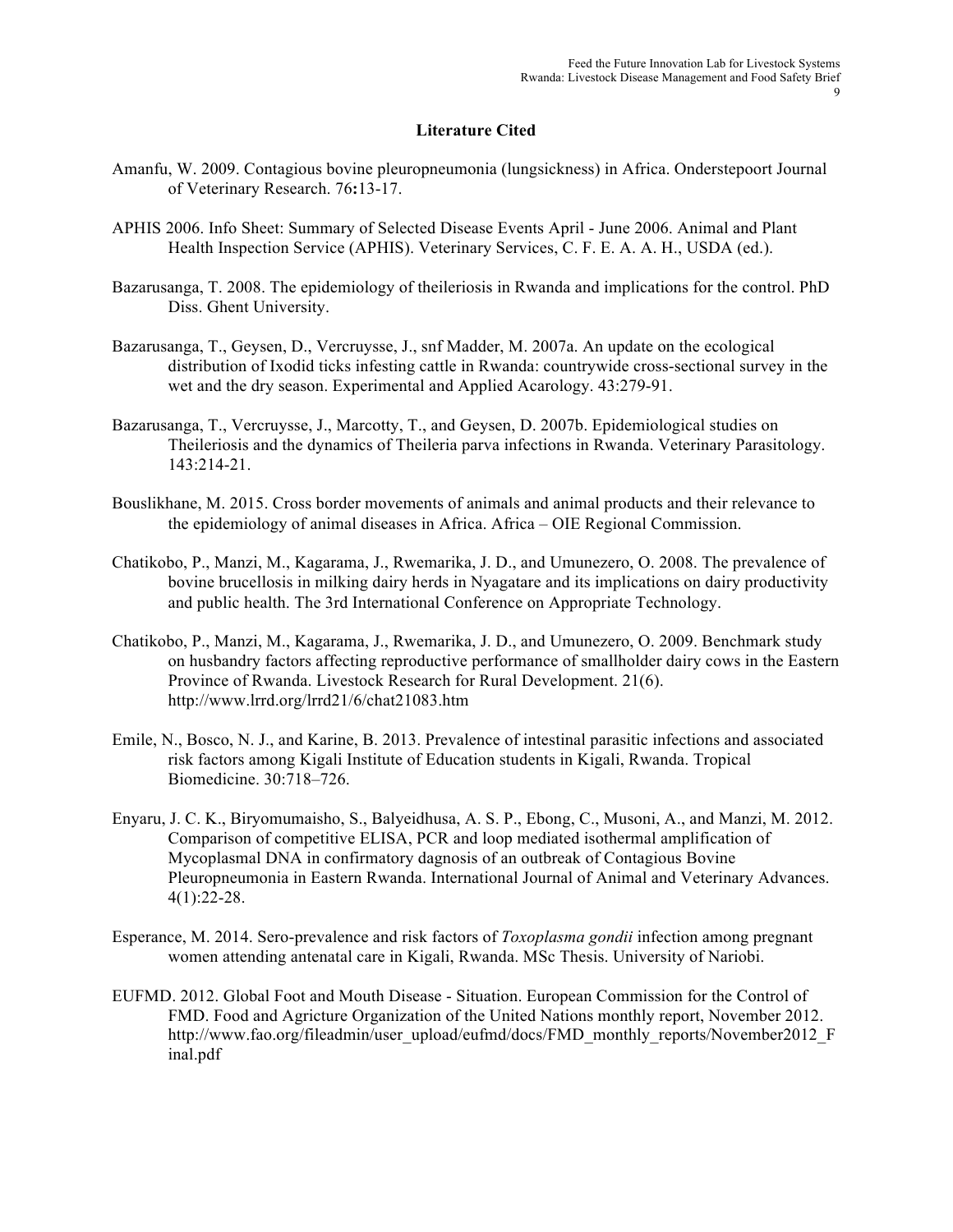- FAO EMPRES and EUFMD Commission Secretariat 2001. Focus on… Foot-and-Mouth Disease Situation worldwide and major epidemiological events in 2005-2006. Foot-and-Mouth Disease. Issue No. 1.
- Gascon, J., Torres-Rodriguez, J. M., Soldevila, M., and Merlos, A. M. 1989. Seroepidemiology of toxoplasmosis in 2 communities of Rwanda (Central Africa). Revista do Instituto de Medicina Tropical de São Paulo. 31:399-402.
- Gatabazi, J. B. 2013. P085: Surveillance of drug-resistant Salmonella sp and Shigella sp infections in Rwanda. Antimicrobial Resistance and Infection Control. 2(Suppl 1):85. doi:10.1186/2047-2994- 2-S1-P85
- GBD. 2010. Global burden of diseases, injuries, and risk factors study 2010. GDB profile: Rwanda. healthmetricsandevaluation.org (Accessed 11 February 2016.)
- Giertz, A., Mudahar, M., Gay, G., Rubaiza, R., Galperin, D., and Suit, K. 2015. Rwanda Agricultural Sector Risk Assessment. Agriculture Global Practice Technical Assistance Paper. World Bank Group Report Number 96290-RW, October 2015. http://documents.worldbank.org/curated/en/2015/10/25218799/rwanda-agricultural-sector-riskassessment
- Habarugira, G., Rukelibuga, J., Nanyingi, M. O., and Mushonga, B. 2014. Bovine tuberculosis in Rwanda: Prevalence and economic impact evaluation by meat inspection at Société des Abattoirs de Nyabugogo-Nyabugogo Abattoir, Kigali. Journal of the South African Veterinary Association. 85(1):5. doi: 10.4102/jsava.v85i1.1062
- Havelaar, A. H., Kirk, M. D., Torgerson, P. R., Gibb, H. J., Hald, T., Lake, R. J., and Etal. 2015. World Health Organization Global Estimates and Regional Comparisons of the Burden of Foodborne Disease in 2010. PLoS Medicine. 12. http://dx.doi/org/10.1371/journal.pmed.1001923
- Ignatius, R., Gahutu, J. B., Klotz, C., Steininger, C., Shyirambere, C., Lyng, M., Musemakweri, A., Aebischer, T., Martus, P., Harms, G., and Mockenhaupt, F. P. 2012. High prevalence of *Giardia duodenalis* Assemblage B infection and association with underweight in Rwandan children. PLoS Neglected Tropical Disease. 6(6):e1677. doi: 10.1371/journal.pntd.0001677
- Iraguha, B., Hamudikuwanda, H., and Mushonga, B. 2015. Bovine mastitis prevalence and associated risk factors in dairy cows in Nyagatare District, Rwanda. Journal of the South African Veterinary Association*.* 86: 1228. http://www.jsava.co.za/index.php/jsava/article/view/1062
- Juvenal, N., Anselme, S., and Edward, M. 2010. Effect of altitude and animal age on the prevalence of dictyocaulosis in cattle in the Northern Province of Rwanda. Journal of Agricultural Extension and Rural Development. 2(2):036-039. http://www.academicjournals.org/journal/JAERD/articlefull-text-pdf/755A50D5669
- Juvenal, N., and Edward, M. 2010. Seasonal dynamics and distribution of ticks in Rwanda: implications for tick control strategy in Rwanda. International Journal of Animal and Veterinary Advances*.* 2:21-25.
- Kabagambe, J., Nshimiyimana, A., Muberuka, J., and Nyiligira, J. B. 1988. The enzootic diseases of cattle at Bugesera. Bulletin Agricole du Rwanda. 21(3):159-168.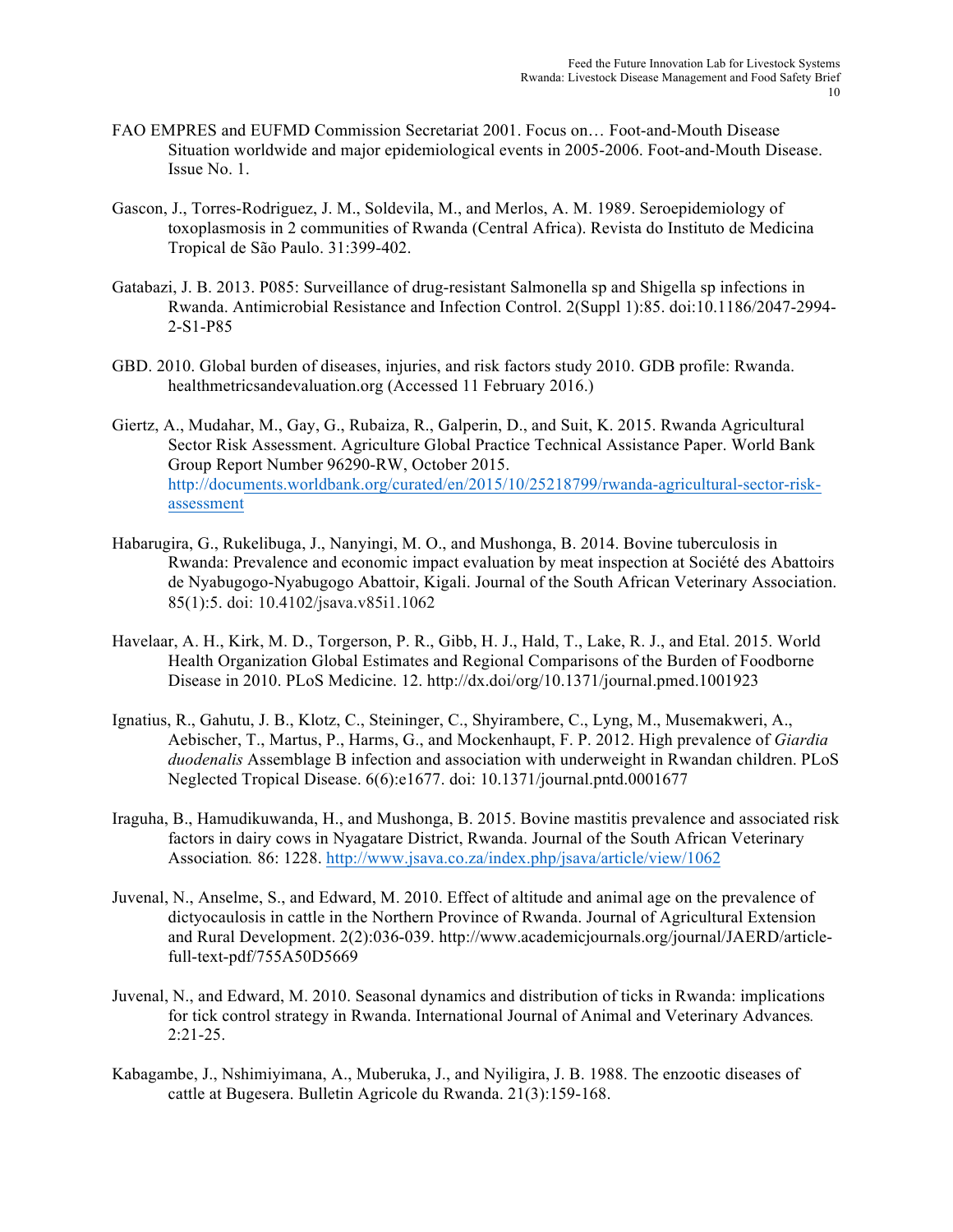- Kamana, O., Ceuppens, S., Jacxsens, L., Kimonyo, A., and Uyttendaele, M. 2014. Microbiological quality and safety assessment of the Rwandan milk and dairy chain. Journal of Food Protection. 77(2):299-307. doi: 10.4315/0362-028X.JFP-13-23
- Karenzi, E., Mashaku, A., Nshimiyimana, A. M., Munyanganizi, and Thonart, P. 2013. Kivuguto traditional fermented milk and the dairy industry in Rwanda, A review*.* Biotechnology, Agronomy, Society and Environment (BASE). 17(2):383-391.
- Lund, B. M. 2015. Microbiological Food Safety for Vulnerable People. International Journal of Environmental Research and Public Health. 12:10117-10132. doi:10.3390/ijerph120810117
- Manishimwe, R., Ntaganda, J., Habimana, R., Nishimwe, K., Byukusenge, M., Dutuze, F., Ayabagabo, J. D., Lydia, U., and Rukundo, J. C. 2015. Comparison between Rose Bengal Plate Test and Competitive Enzyme Linked Immunosorbent Assay to Detect Bovine Brucellosis in Kigali City, Rwanda. Journal Veterinary Science Technology. 6:211. doi:10.4172/2157-7579.1000211
- MINAGIR (Ministry of Agriculture and Animal Resources). 2013. Final Report: National Dairy Stratey. Republic of Rwanda. http://www.minagri.gov.rw/fileadmin/user\_upload/documents/STRAT.PLC/2013\_National\_Dair y\_Stratey.pdf
- MINAGIR (Ministry of Agriculture and Animal Resources). 2016. Republic of Rwanda, Ministry of Agriculture and Animal Resources ([Online] Accessed 06 February 2016.)
- Mupfasoni, D., Ruberanziza, E., Karibushi, B., Rujeni, N., Kabanda, G., Kabera, M., Kaberuka, T., Nizeyimana, V., Kramer, M. H., Mukabayire, O., Fenwick, A., and Ruxin, J. 2009. National school prevalence survey on soil transmitted helminths and schistosomiasis, Rwanda 2008. International Journal of Antimicrobial Agents. 34:S15. doi: http://dx.doi.org/10.1016/S0924- 8579(09)70189-X
- Mutandwa, E. and Ngendabanga, A. 2015. Socio-demographic determinants of passing on the gift among livestock farmers: An examination of Send-A-Cow project in Kayonza and Rwamagana districts of Rwanda. Livestock Research for Rural Development. 27(9).
- Mutimura, M. 2016. RE: Personal Communication. Type to Beyi, A. F.
- Mwabonimana, M. F., Rekeraho, J., Ntirenganya, M., and Bimenyimana, F. 2015. Cost benefit analysis of bovine mastitis in Nyabihu and Musanze districts, Rwanda. International Journal of Novel Research in Life Sciences. 2(4):21-31.
- Nzeyimana, P., Habarugira, G., Udahemuka, J. C., Mushonga, B., and Tukei, M. 2015. Prevalence of bovine cysticercosis and age relationship at post-mortem in Nyagatare Slaughterhouse. World Journal of Agricultural Sciences*.* 3(3):29-33.
- Paling, R. W., Mpangala, C., Luttikhuizen, B., and Sibomana, G. 1991. Exposure of Ankole and crossbred cattle to theileriosis in Rwanda. Tropical Animal Health and Production. 23(4):203- 214.